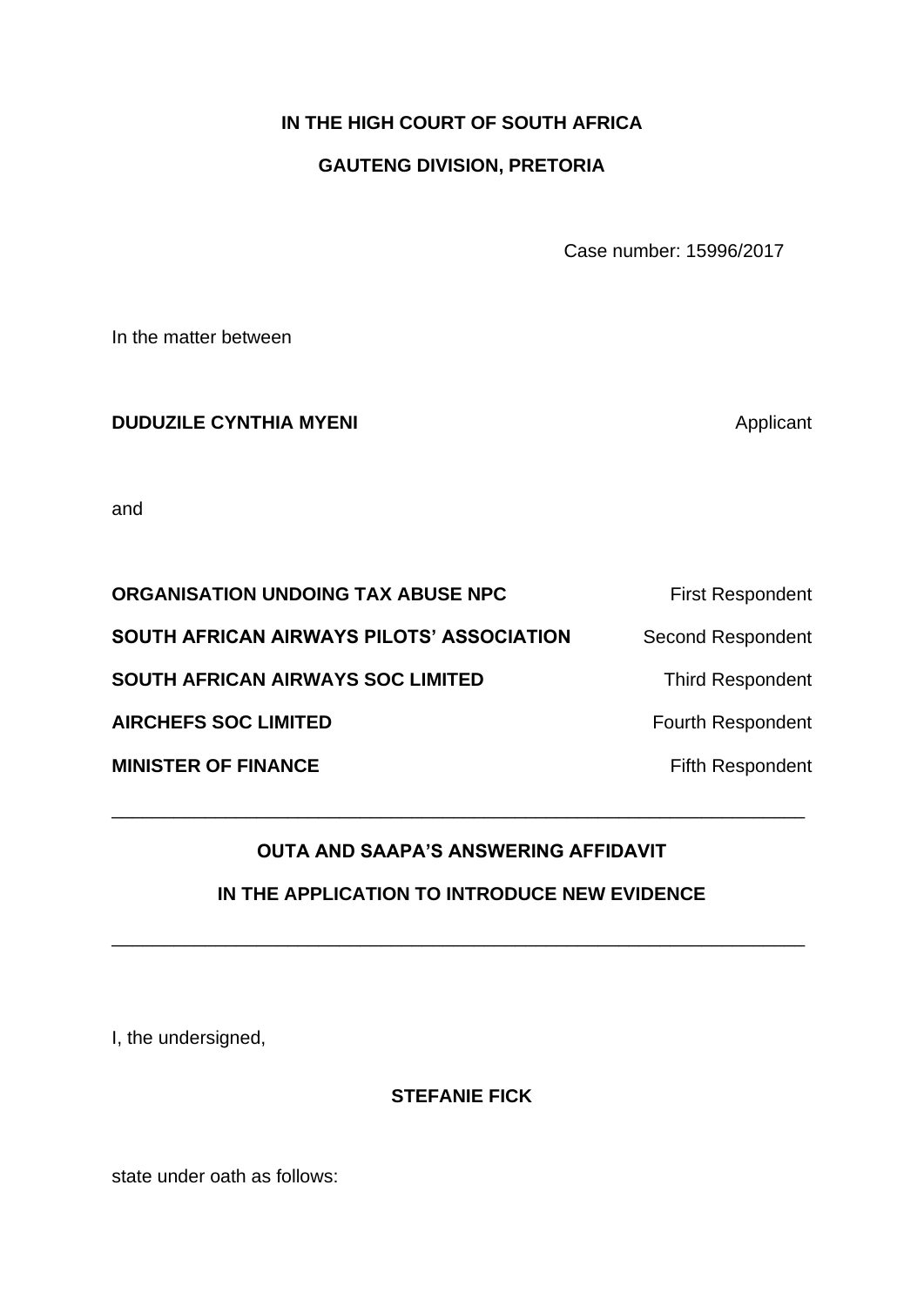- 1 I am the Executive Director of the Accountability Division of the first respondent in this interlocutory application, OUTA. I am authorised to depose to this affidavit on behalf of OUTA and SAAPA.
- 2 The facts contained in this affidavit are within my personal knowledge, unless the context indicates otherwise, and are true and correct, to the best of my knowledge and belief.

#### **INTRODUCTION**

- 3 This affidavit is filed in answer to Ms Myeni's application to introduce new evidence in her application for leave to appeal. An unsigned copy of this application was delivered to our attorneys late on 16 November 2020, just two court days before the hearing of this matter. A signed copy was only delivered on the afternoon of 17 November 2020.
- 4 In this application, Ms Myeni seeks to introduce extracts of transcripts of Ms Yakhe Kwinana's testimony at the Commission of Inquiry into State Capture (State Capture Commission) on 7 November 2020. On the basis of these extracts, Ms Myeni proceeds to make a series of unsubstantiated allegations of conspiracy and malfeasance against OUTA, which have no basis in any evidence.
- 5 This is the latest in a long string of obstructive and dilatory applications by Ms Myeni and her legal team, which have been repeatedly condemned by this Court.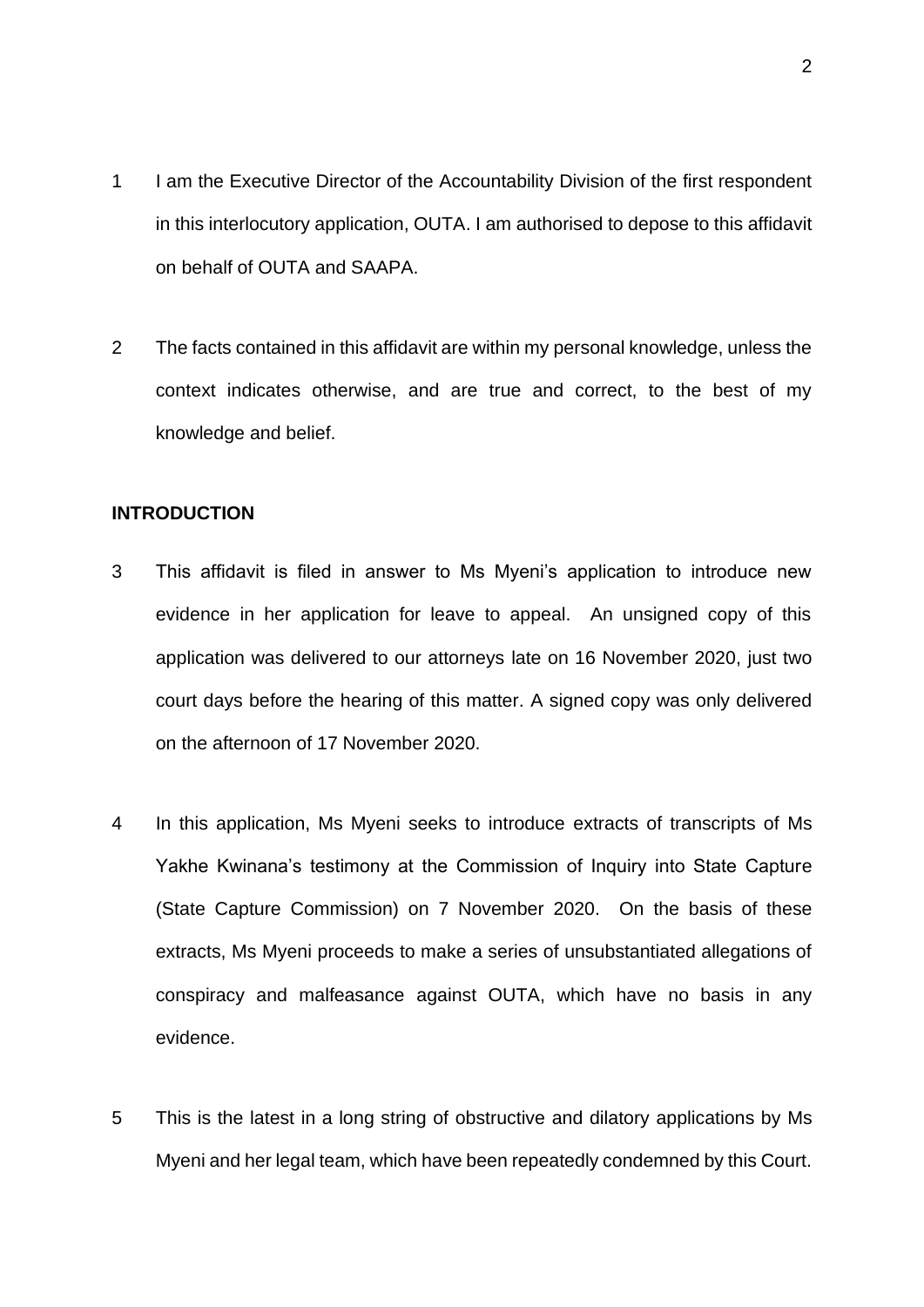By my count, Ms Myeni has now launched no less than four separate interlocutory applications, three separate applications for leave to appeal, and a host of other unmeritorious technical points, which have all sought to cause maximum disruption, distraction, and delay.

- 6 This latest application falls to be dismissed on at least three grounds:
	- 6.1 First, Ms Myeni has not identified any legal basis for the admission of new evidence in a leave to appeal application, where the Court is *functus officio*;
	- 6.2 Second, even if Ms Myeni's application is somehow permissible, it is hopelessly out of time and no proper grounds for condonation have been established.
	- 6.3 Third, on a generous reading of Ms Myeni's application, she might be asking this Court to consider the value of the evidence she proposes to seek leave to introduce on appeal, if the Court grants leave to appeal. However, her application does not satisfy the stringent test for the admission of new evidence on appeal which requires, *inter alia*, the demonstration of exceptional circumstances, weighty and material evidence that is true and would change the outcome of the trial, and a clear explanation as to why this evidence was not led at trial.
- 7 These submissions will all be developed in argument. In the limited time available, I do not intend to address all of the factual allegations made by Ms Myeni in her affidavit. Any allegation which is not specifically addressed, and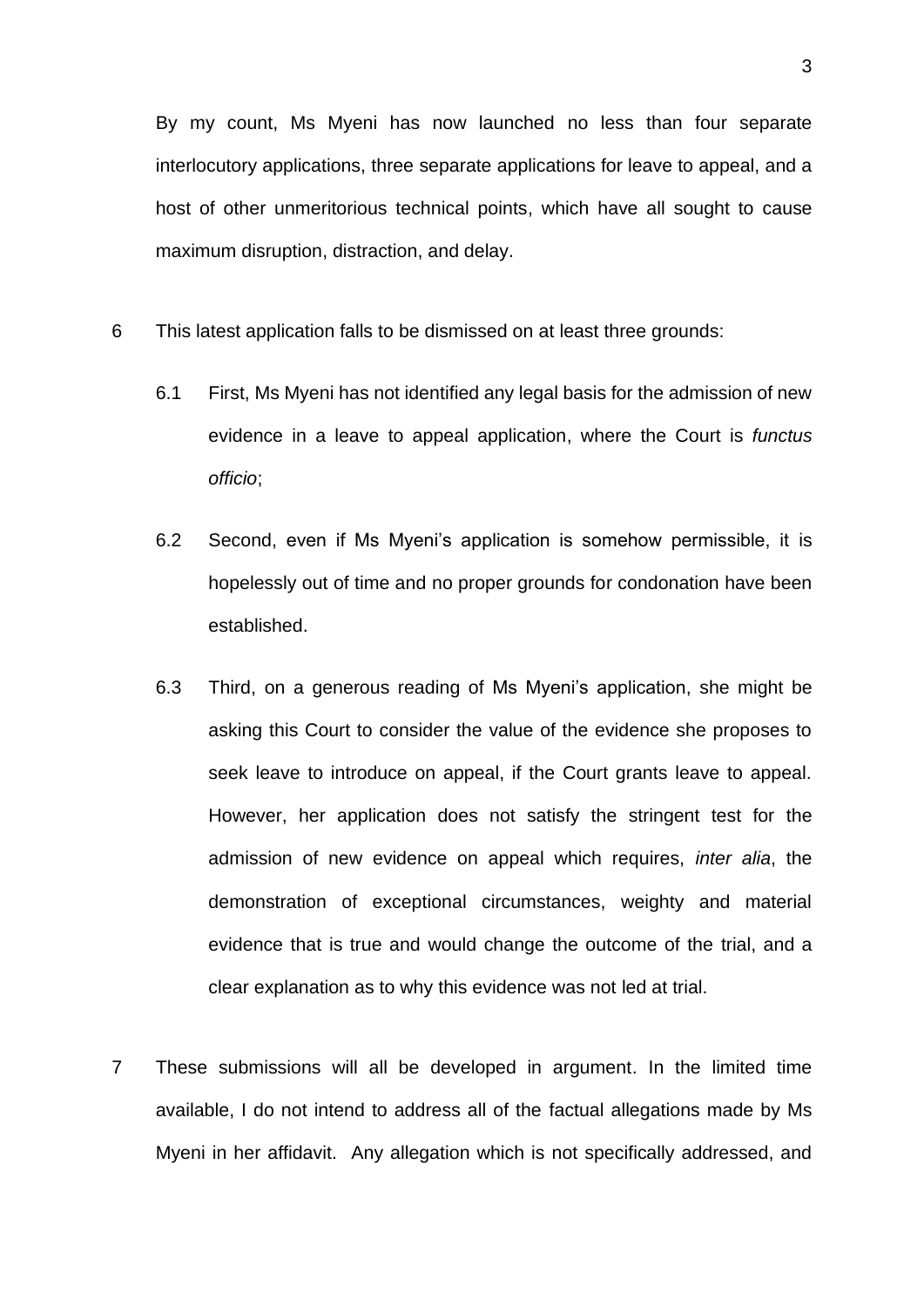which is inconsistent with the evidence and affidavits submitted by OUTA and SAAPA throughout this litigation, should be taken to be denied.

#### **MS MYENI'S NEW EVIDENCE**

- 8 The transcripts from the 7 November 2020 proceedings of the State Capture Commission refer to two meetings held between Ms Kwinana and OUTA representatives in 2016.
- 9 The line of questioning pursued by the Commission's evidence leader suggested that Ms Kwinana's affidavit before the Commission was at odds with what she had previously told OUTA. I have not had sight of Ms Kwinana's affidavit in the Commission, which has not yet been made publicly available, and cannot comment further on this.
- 10 Ms Myeni now launches a series of wild and unsubstantiated allegations against OUTA, which have no basis in the Commission's transcripts. Ms Myeni accuses OUTA, *inter alia*, of "*striking a deal*" with Ms Kwinana, relying on "*illegally obtained evidence*", failing to disclose material information to this court, and engaging in unspecified "*abuses*" of process.
- 11 Ms Myeni's unsubstantiated allegations are entirely untrue. The true facts are as follows:
	- 11.1 Ms Kwinana approached OUTA in August 2016, shortly after she left SAA. Two meetings were held on 28 August 2016 and 2 September 2016.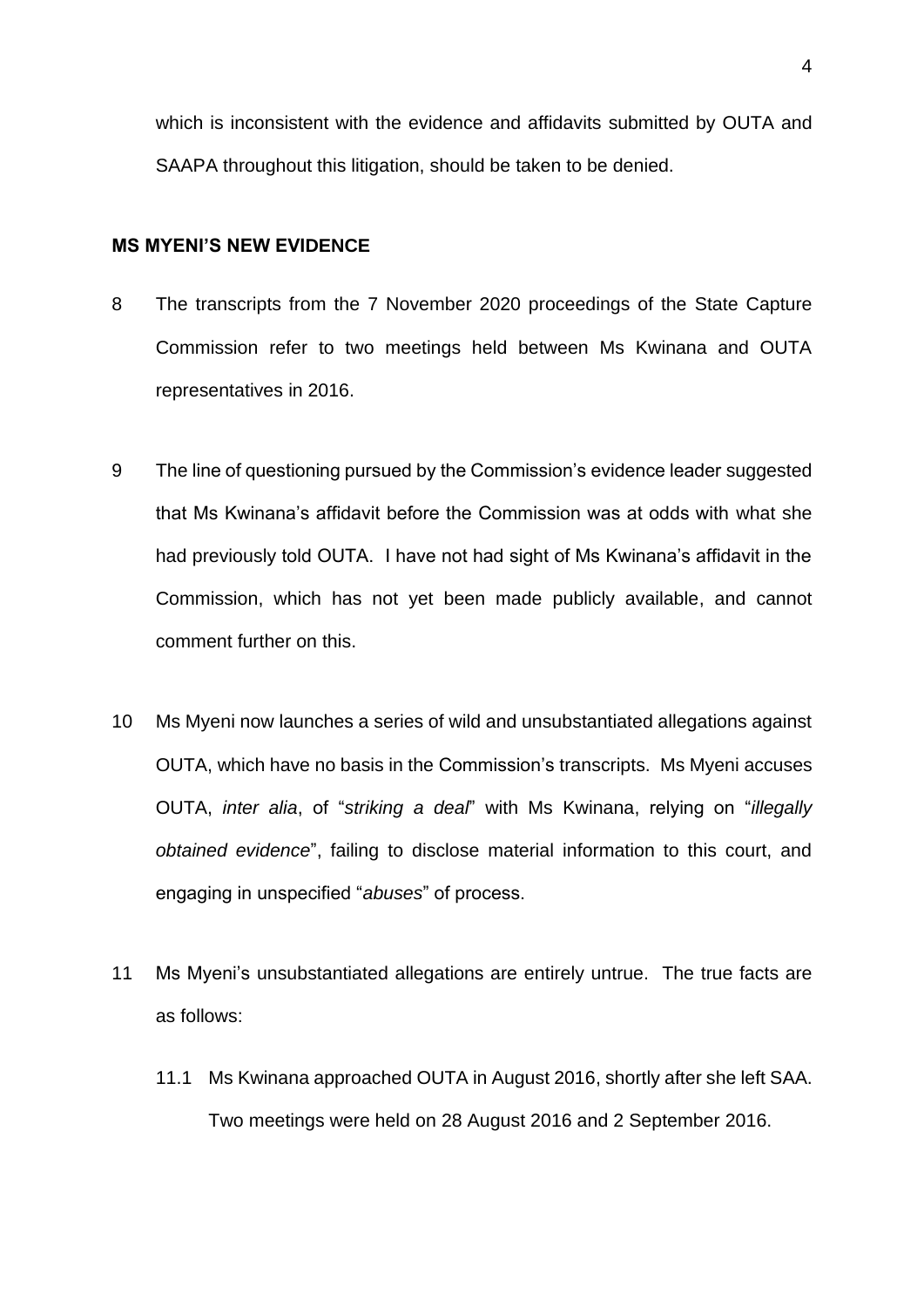- 11.2 From these meetings, it was immediately apparent that Ms Kwinana was self-interested, unreliable, and could not be trusted.
- 11.3 No "pact" or "deal" was ever concluded with Ms Kwinana or any other SAA employee, in relation to any contemplated litigation or otherwise.
- 11.4 In fact, OUTA proceeded to file a complaint against Ms Kwinana with the South African Institute of Chartered Accountants (SAICA) which referred the matter to the Independent Regulatory Board of Auditors (IRBA).
- 11.5 The meetings with Ms Kwinana formed no part of the evidence against Ms Myeni that was led at the trial.
- 11.6 Indeed, the applicants' legal representatives had no contact with Ms Kwinana.
- 11.7 OUTA's dealings with Ms Kwinana are confirmed by Mr Hendrik Roedolf Heyneke in his confirmatory affidavit that will be filed with this affidavit.
- 12 In these circumstances, the alleged new evidence that Ms Myeni seeks to introduce is no evidence at all. It is mere conjecture and conspiracy theories which are not worthy of further consideration.
- 13 This evidence has no relevance whatsoever to this Court's findings that Ms Myeni is a delinquent director. The evidence on record, including Ms Myeni's own disastrous testimony, amply demonstrates her delinquency and would not change through the admission of evidence of Ms Kwinana's testimony in the Commission.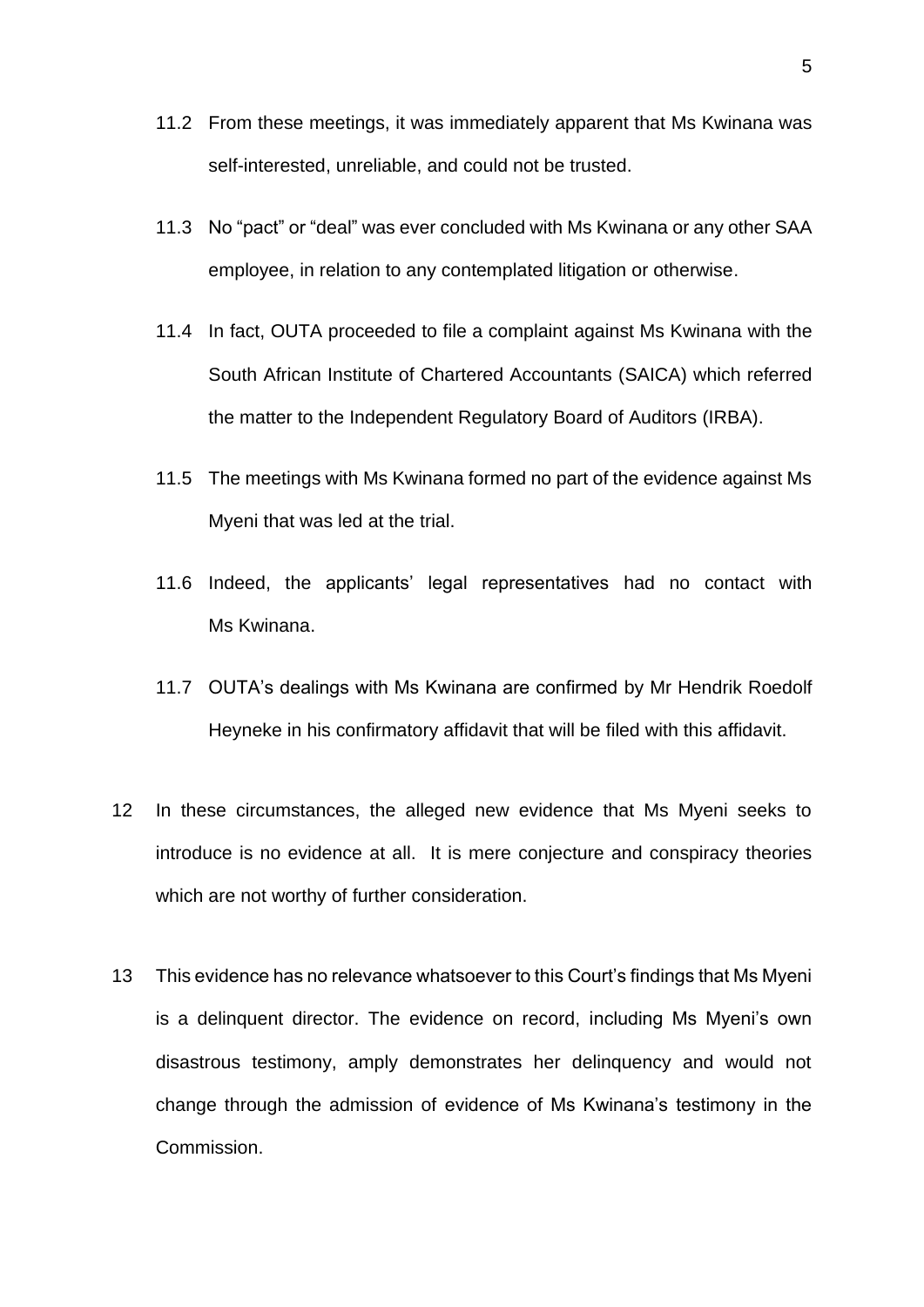- 14 This new evidence also has no bearing on OUTA's standing or questions of joinder. As this Court has repeatedly held, OUTA plainly brought this application in the public interest. The fact that other SAA directors may have been implicated in Ms Myeni's delinquent conduct is no basis for any finding of non-joinder. These issues and the relevant law were all extensively addressed in this Court's judgments of 2 and 12 December 2019.
- 15 Furthermore, Ms Myeni had ample opportunity to call Ms Kwinana as a witness at the trial if she believed that her evidence would be of assistance to this Court. Ms Myeni repeatedly argued that Ms Kwinana was also implicated and that she was being unfairly singled out. Ms Myeni's latest complaints of unfair treatment and appeals to "collective responsibility" are nothing new and were addressed in detail in this Court's judgment of 27 May 2020.
- 16 Finally, we point out that Ms Myeni has been highly selective in the evidence that she wishes to introduce from the State Capture Commission. She is silent on her own disastrous testimony and the extensive evidence that has accumulated implicating her in a range of other alleged corrupt and unlawful activities. It could never be in the interests of justice to permit Ms Myeni to adopt such a self-serving and selective approach.

#### **DELAYS AND COSTS**

17 On her own version, Ms Myeni was fully aware of Ms Kwinana's testimony on 7 November 2020. No mention was made of her intention to introduce new evidence during the case management meeting on 11 November 2020.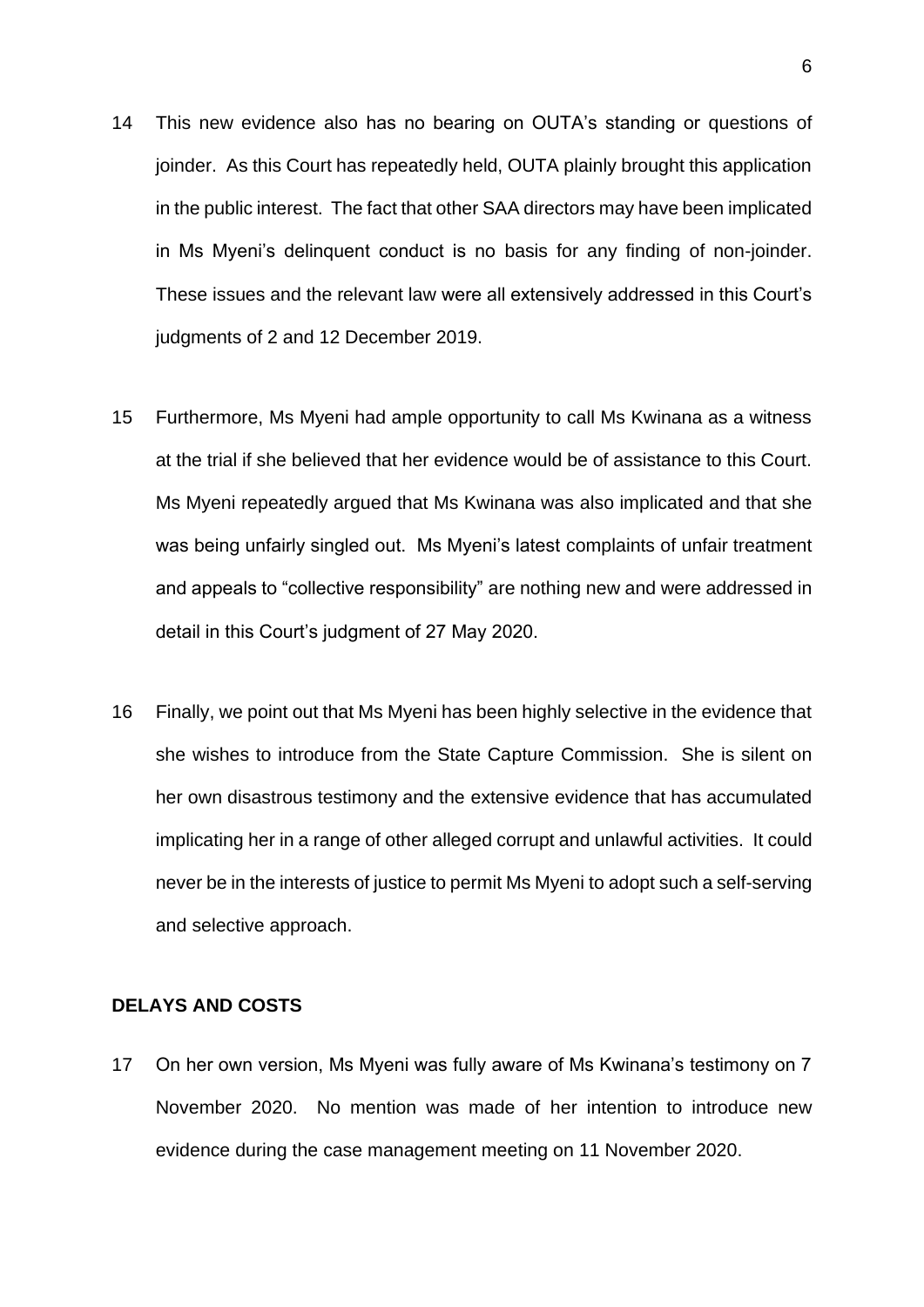- 18 Ms Myeni's legal representatives then waited until Friday, 13 November 2020 to inform OUTA and SAAPA's legal representatives of their intention to introduce new evidence. This appears from the letter attached to Ms Myeni's affidavit as Annexure DMA 18, dated Tuesday 10 November 2020, but only delivered on the morning of Friday 13 November 2020.
- 19 The 10 November 2020 date of this letter is significant. It suggests that Ms Myeni's legal representatives were already contemplating launching this application well before the meeting on 11 November 2020, but failed to disclose their intentions to this Court.
- 20 Our legal representatives responded on 13 November 2020, warning Ms Myeni's legal representatives that there was no basis for such an application and that it would be met with a request for punitive costs, including an order holding Ms Myeni's legal representatives jointly and severally liable for these costs, in their personal capacity. This is reflected in the letter attached to Ms Myeni's affidavit as Annexure DMA 19.
- 21 Ms Myeni and her legal team then waited until late on Monday 16 November 2020 to deliver unsigned papers via email.
- 22 On 17 November 2020, our legal representatives wrote to Ms Myeni's legal representatives stating that until we received a signed version the application was of no legal consequence. A copy of this correspondence is attached as **Annexure SF 1**. Our experience in this litigation has shown that the signed and unsigned versions of Ms Myeni's affidavits often contain material changes.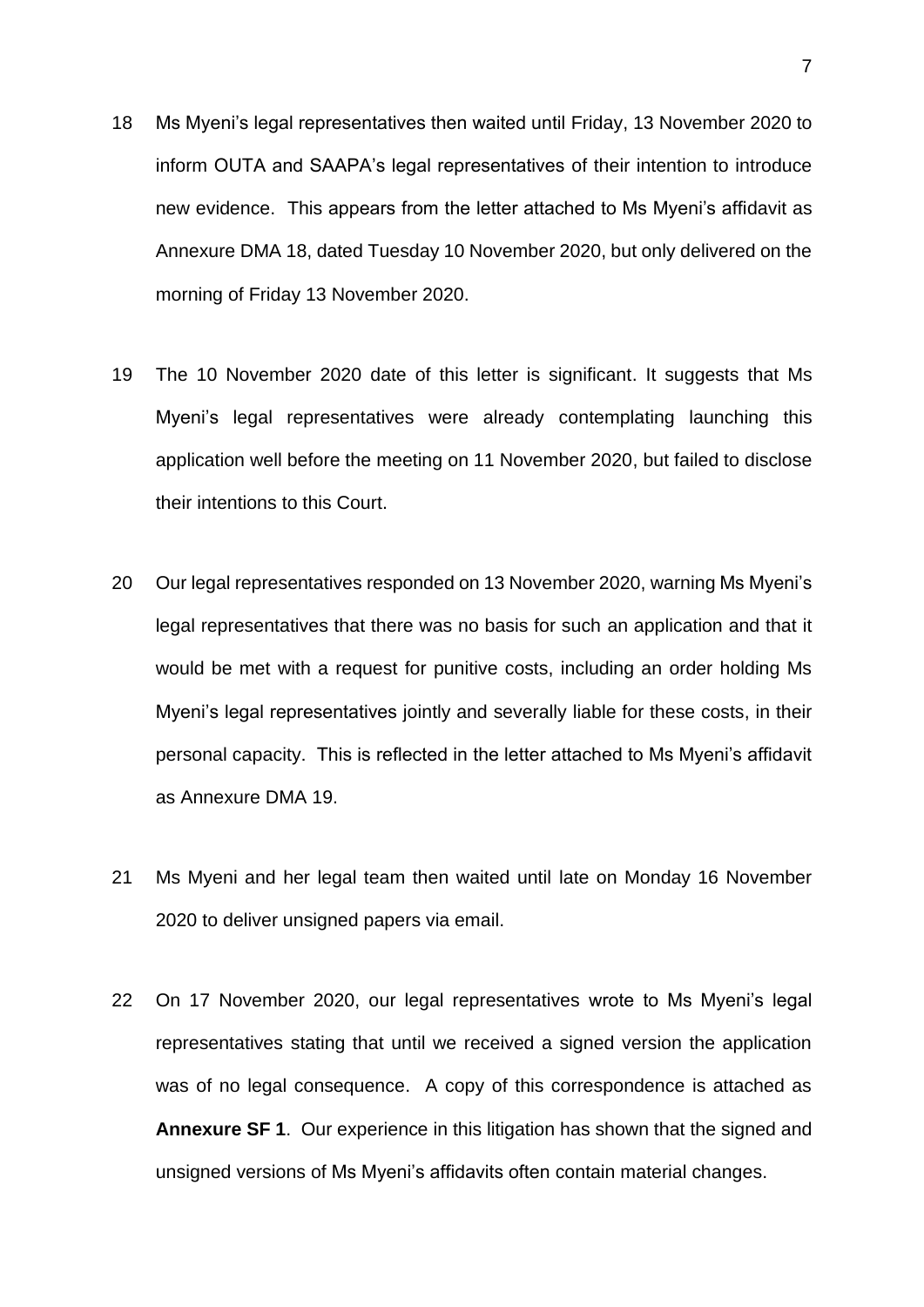- 23 Signed papers were only delivered at 15:07 pm on 17 November 2020.
- 24 These delays have caused prejudice to the applicants. Our legal representatives have now been forced to respond to yet another belated application, which has interfered with their preparations for the hearing on 19 November 2020. OUTA and SAAPA have once again been forced to incur additional, unforeseen costs in addressing unmeritorious applications.
- 25 Ms Myeni's manifestly unreasonable conduct is again deserving of a punitive costs order. In the circumstances, it would also be appropriate for Ms Myeni's legal representatives to be held jointly and severally liable for these costs, *de bonis propriis*.
- 26 Following the warning issued by our legal representatives on 13 November 2020, any legal representative exercising sufficient care and diligence would have advised their client that the intended application is manifestly hopeless and a waste of the court's resources. However, Ms Myeni's legal representatives have persisted in pursuing this application and have done so vigorously. They have become party to an abuse and ought not to escape the consequences.

**STEFANIE FICK**